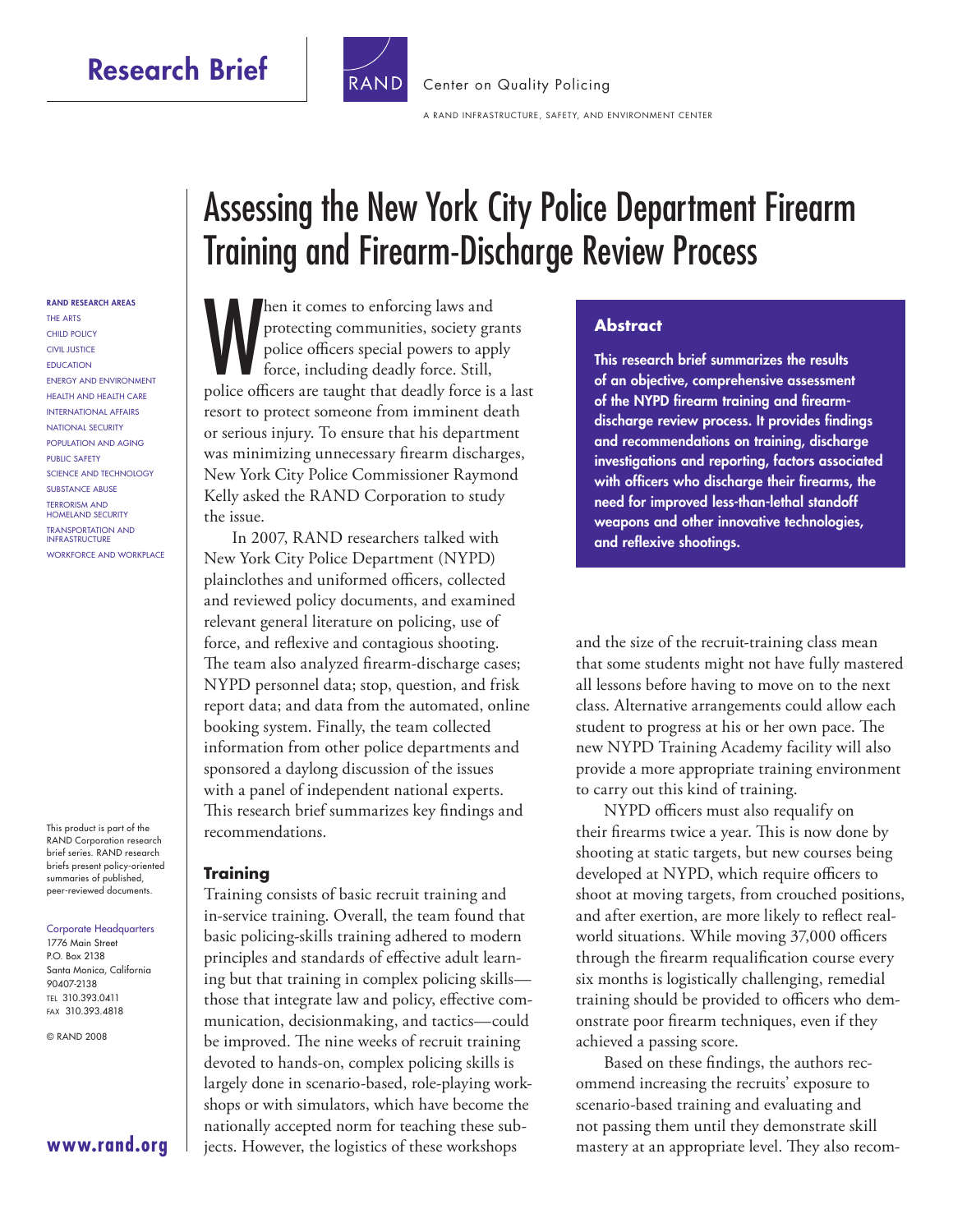mend investigating alternatives to the current semiannual firearm-requalification paradigm to provide enhanced firearm instruction that would focus on the officer's proficiency, not just the score on static targets.

### **Firearms Discharge Review Board Investigation and Reporting**

Based on the review of national best practices, NYPD has a number of exemplary features, including substantial and appropriate command attention at the incident scene (the nature of which varies with incident seriousness) and a process that generally results in reasoned disciplinary action where appropriate.

To improve the current process, the authors recommend (1) expanding the focus to include a formal review of the tactics involved, including whether officers unnecessarily gave themselves no choice but to fire their weapons; (2) formally developing lessons learned that could be disseminated to all officers; (3) better responding to key investigative questions, such as whether less-than-lethal force options were available; and  $(4)$  providing more synthesis in final reports—i.e., more analysis and less fact.

### **Factors Associated with NYPD Officers Discharging Firearms**

While the average NYPD officer is very unlikely to be involved in a shooting (0.26 percent annually), the authors found—matching actual shooting officers with those nonshooting officers near the scene of shooting incidents—that they could statistically determine that certain officer characteristics are associated with a higher risk of being involved in a shooting. Shooting officers tended to be younger, get more medals, accumulate more negative marks in their files (referred to as Central Personnel Index [CPI] points), make more felony arrests, be injured in the line of duty, have more complaints filed against them, and have special, nonpatrol-officer assignments. These characteristics describe a more assertive officer, one who can do heroic actions and garner medals and simultaneously perform actions that warrant negative marks. Since the vast majority of officers who shared these same characteristics never discharged their weapons, it was not possible to use this analysis as a screening tool before the fact. Given this finding, the authors recommend that the

NYPD pay particular attention when investigating shootings involving officers with an annual CPI-point average in excess of 3.1 to make sure that those officers did everything appropriate before discharging their firearms. While the NYPD already monitors those officers exceeding a career total of 20 CPI points, closer monitoring of officers with a high accumulation rate of CPI points may also be warranted.

### **Need for Improved Less-Than-Lethal Standoff Weapons and Other Innovative Technologies**

Analysis of the NYPD firearm-discharge cases and the experience of other police departments suggest that, if the NYPD had a broader deployment of a more robust less-than-lethal standoff weapon, such as TASER® devices, it not only might prevent some incidents from escalating to deadly force but might also reduce injuries to officers and citizens alike, as has been the case in other departments. While the NYPD does provide pepper spray to all patrol officers and TASER devices to patrol supervisors on a limited basis, the authors recommend that the NYPD implement a pilot program that expands the current availability of TASER devices to all patrol officers in selected precincts.

Also, given the potential of laser sights and handgunmounted flashlights, the authors recommend a test of laser sights with plainclothes officers followed by a pilot study with uniformed officers and a pilot test of handgun-mounted flashlights.

#### **Reflexive Shooting**

Data on intentional reflexive discharges (or *contagious shootings*) are not readily available, neither within NYPD nor across departments, which means that the team could not determine the extent of reflexive shootings or whether they are increasing or decreasing over time. Still, given that they occur, the team recommends that the NYPD modify training to include reflexive-shooting scenarios in which a stimulus or the sounds of guns going off are included, to sensitize officers to cues that may not be reliable and to teach them that such cues may generate unwanted responses; have officers practice with the correct decisionmaking process to reduce the use of inappropriate decisionmaking shortcuts; and ensure that all officers in a shooting undergo the mandatory one-day range refresher course. ■

**Evaluation of the** New York City **Police Department Firearm Training and** Firearm-Discharge **Review Process** 

This research brief describes work done for the RAND Center on Quality Policing documented in Evaluation of the New York City Police Department Firearm Training and Firearm-Discharge Review Process, by Bernard D. Rostker, Lawrence M. Hanser, William M. Hix, Carl Jensen, Andrew R. Morral, Greg Ridgeway, and Terry L. Schell, MG-717-NYPD (available at [http://www.rand.org/](http://www.rand.org/pubs/monographs/MG717/) [pubs/monographs/MG717/\),](http://www.rand.org/pubs/monographs/MG717/) 2008, 142 pp., \$29.50, ISBN: 978-0-8330-4416-7. The RAND Corporation is a nonprofit research organization providing objective analysis and effective solutions that address the challenges facing the public and private sectors around the world. RAND's publications do not necessarily reflect the opinions of its research clients and sponsors. RAND® is a registered trademark.

#### **RAND Offices**

Santa Monica, CA • Washington, DC • Pittsburgh, PA • Jackson, MS/New Orleans, LA • Doha, QA • Cambridge, UK • Brussels, BE